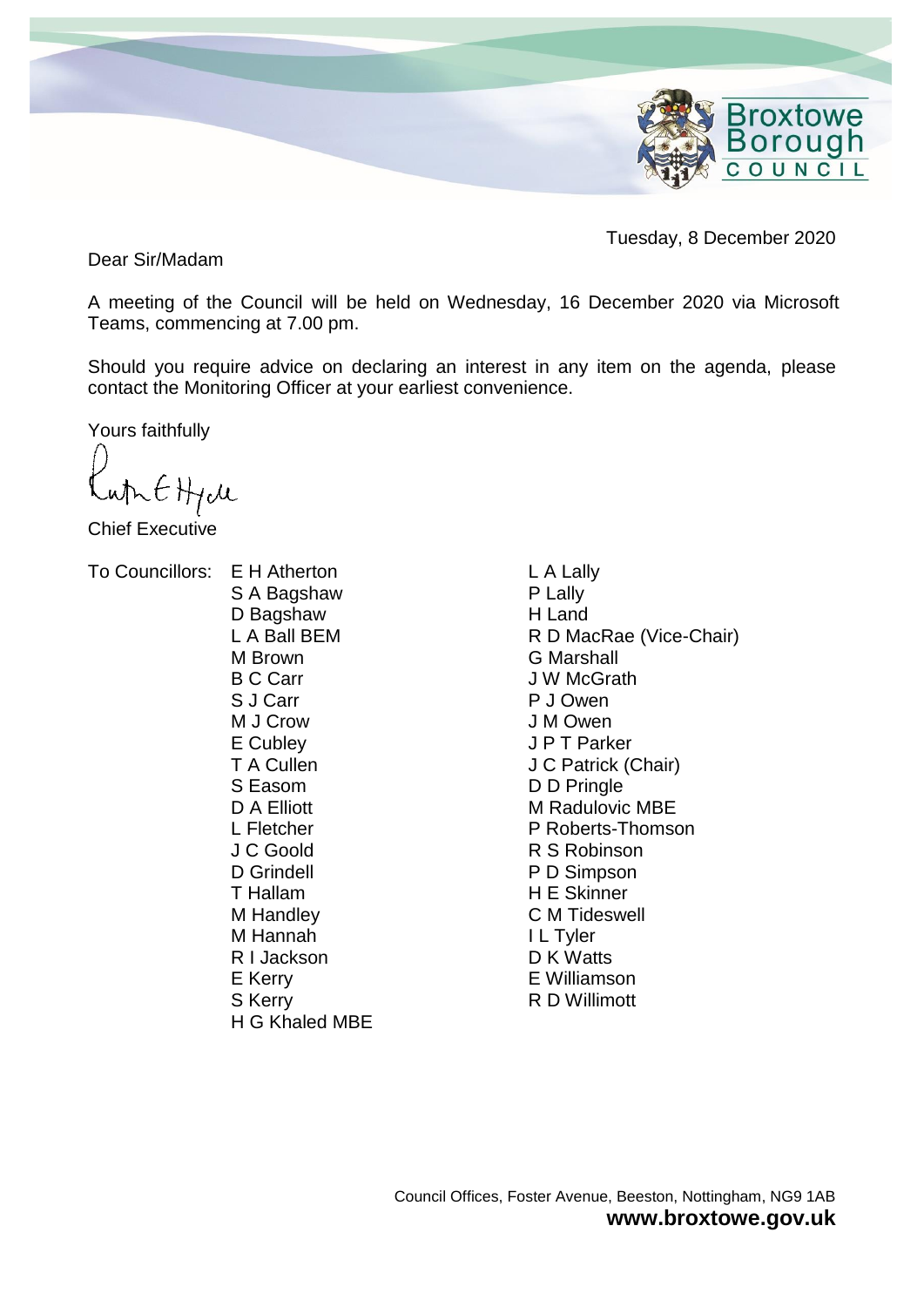# A G E N D A

# 1. APOLOGIES FOR ABSENCE

## 2. DECLARATIONS OF INTEREST

Members are requested to declare the existence and nature of any disclosable pecuniary interest and/or other interest in any item on the agenda.

3. MINUTES (Pages 1 - 8)

To approve as a correct record, the minutes of the Council meeting held on 14 October 2020.

- 4. MAYOR'S ANNOUNCEMENTS
- 5. YOUTH MAYOR'S REPORT ON BROXTOWE YOUTH VOICE ACTIVITIES
- 6. PRESENTATION OF PETITIONS
- 7. LEADER'S REPORT
- 8. PUBLIC QUESTIONS
- 9. MEMBERS' QUESTIONS
- 10. MEMBERS' SPEECHES ON WARD ISSUES
- 11. QUESTIONS ON OUTSIDE BODIES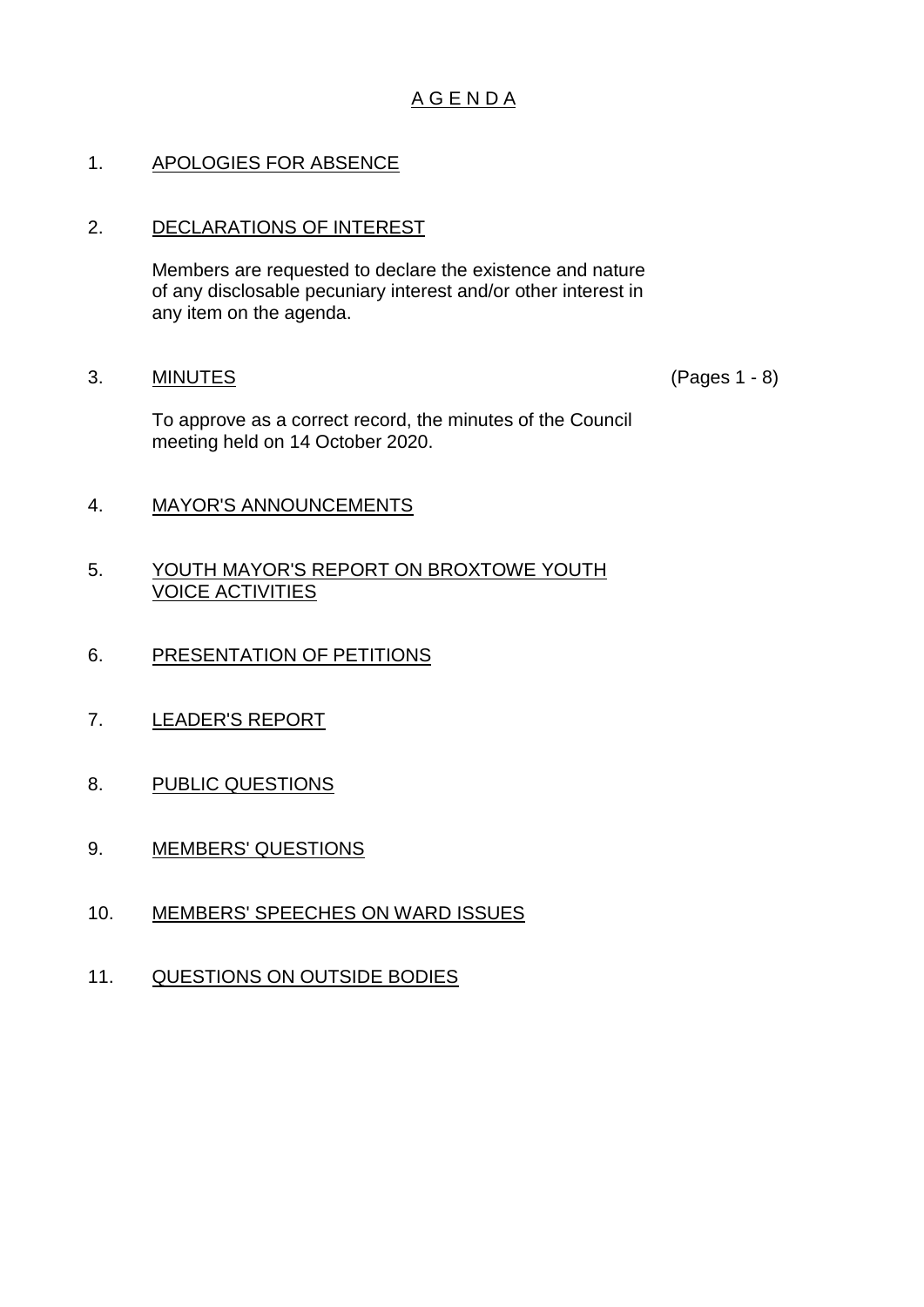## 12. APPOINTMENTS TO COMMITTEES AND WORKING **GROUPS**

Due to the sad passing of Councillor R H Darby, (a Labour Member), the Labour Group Leader is now required to nominate the vacant seats on the committees listed below in accordance with the Local Government and Housing Act 1989:

- Community Safety Committee
- Environment and Climate Change Committee
- Governance, Audit and Standards Committee
- Local Joint Consultative Committee (a non-public working group)
- Licensing and Appeals Committee (as a substitute)

Full Council is asked to approve the nominations. For information, there is no duty to review the political proportionality calculations when a member dies or resigns and Councillor Darby's seat will remain allocated to Labour under the proportionality rules until the next by-election in May 2021.

### 13. DECISIONS FROM COMMITTEE MEETINGS (Pages 9 - 26)

To note the decisions made by the Council's Committees.

#### 14. PROGRAMME OF MEETINGS FOR MAY 2021 TO APRIL 2022 (Pages 27 - 30)

To seek approval of the Programme of Meetings for May 2021 to April 2022.

# 15. NOTICE OF MOTION

### 16. REFERENCE

#### 16.1 EAST MIDLANDS DEVELOPMENT CORPORATION - INTERIM VEHICLE THE ESTABLISHMENT OF EM DEVCO COMPANY LIMITED BY GUARANTEE CLG (Pages 31 - 56)

Policy and Performance Committee 2 December 2020

The Committee considered the creation of a company, also known as an interim vehicle, to unify the efforts of relevant local authorities in ambitious projects for the development of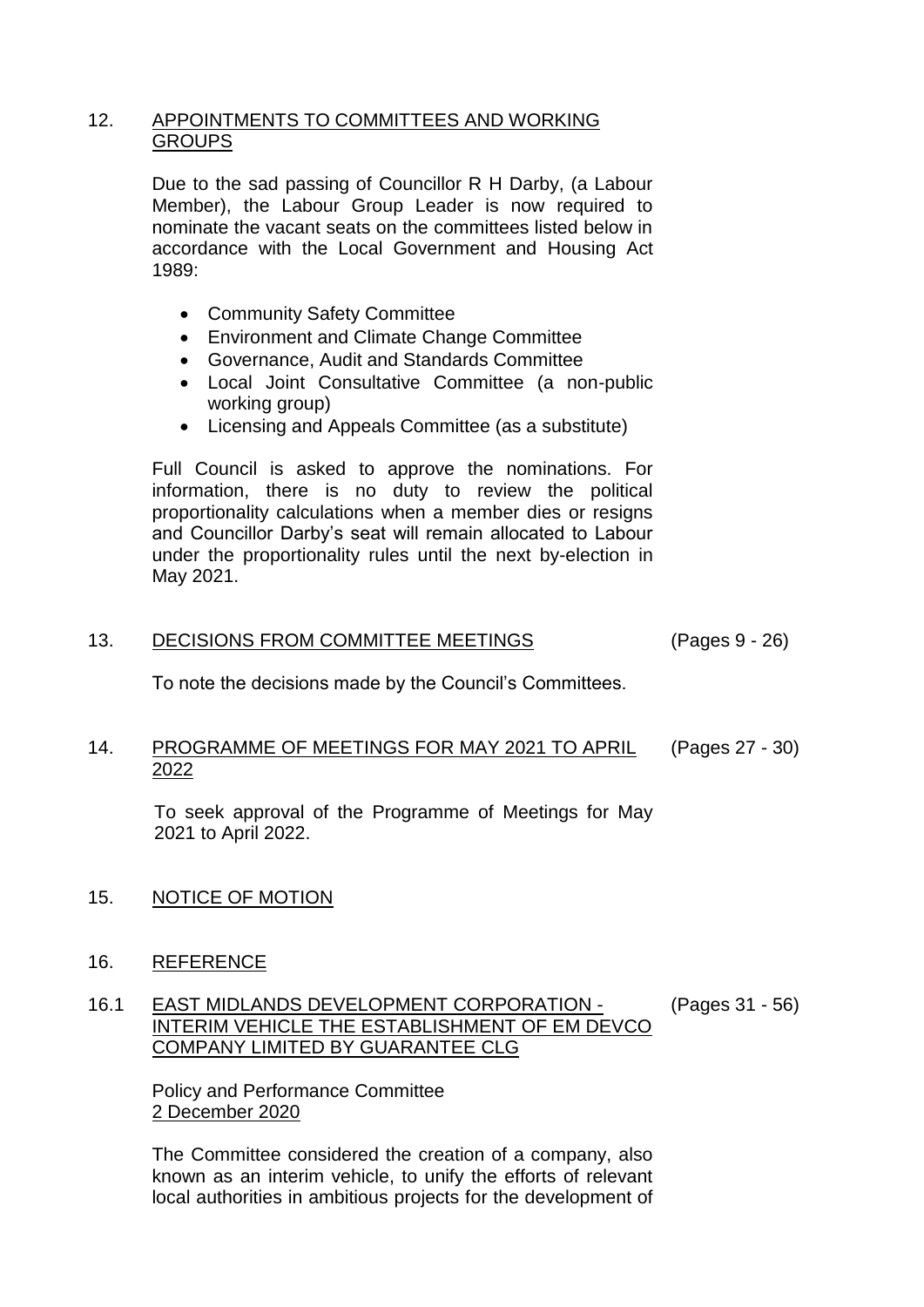three major sites, namely Toton and Chilwell centred on the HS2 Hub, Ratcliffe on Soar power station and East Midlands Airport. The Council would be a minority shareholder in the company, which would be a forerunner of the statutory Development Corporation to be created by Parliament.

It was proposed by Councillor M Radulovic MBE and seconded by Councillor G Marshall that the conditions of the recommendation to Council be amended to include the following:

- e) That the Council will look to ensure that the freeport proposition and any development on the Ratcliffe on Soar site is consistent with the Council's net carbon zero climate change strategy ambitions.
- f) That the Council will look to ensure that the freeport proposition and any development on the Ratcliffe on Soar site is consistent with the Council's net carbon zero climate change strategy ambitions and contribute to regional resilience and clean growth and that the ambition for the national skills academy in the Broxtowe area be further developed and strengthened.

On being put to the meeting the proposal was carried.

### **RECOMMENDED to Council that:**

- **1. The proposal for the Council to join the interim vehicle and participate in its incorporation be approved.**
- **2. The Council enter into a proposed Members' agreement and articles of association as outlined in appendix 2 (the final content of these documents being delegated to the Chief Executive in consultation with the three group leaders).**

**RECOMMENDED to the Finance and Resources Committee and Council that the expected financial contribution of £500,000 over three financial years funded from the Council's general fund reserves, with the profile from 21/22, 22/23 and 23/24 to be confirmed subject to the following conditions:** 

- **a) That the funds will not be used in a manner which contravenes state aid rules,**
- **b) If the government decides not to financially contribute to the interim vehicle the Council, will reserve the right to review its financial commitment;**
- **c) If government policy changes so that the HS2 hub station does not come to Toton the Council, will reserve the right to review its position**